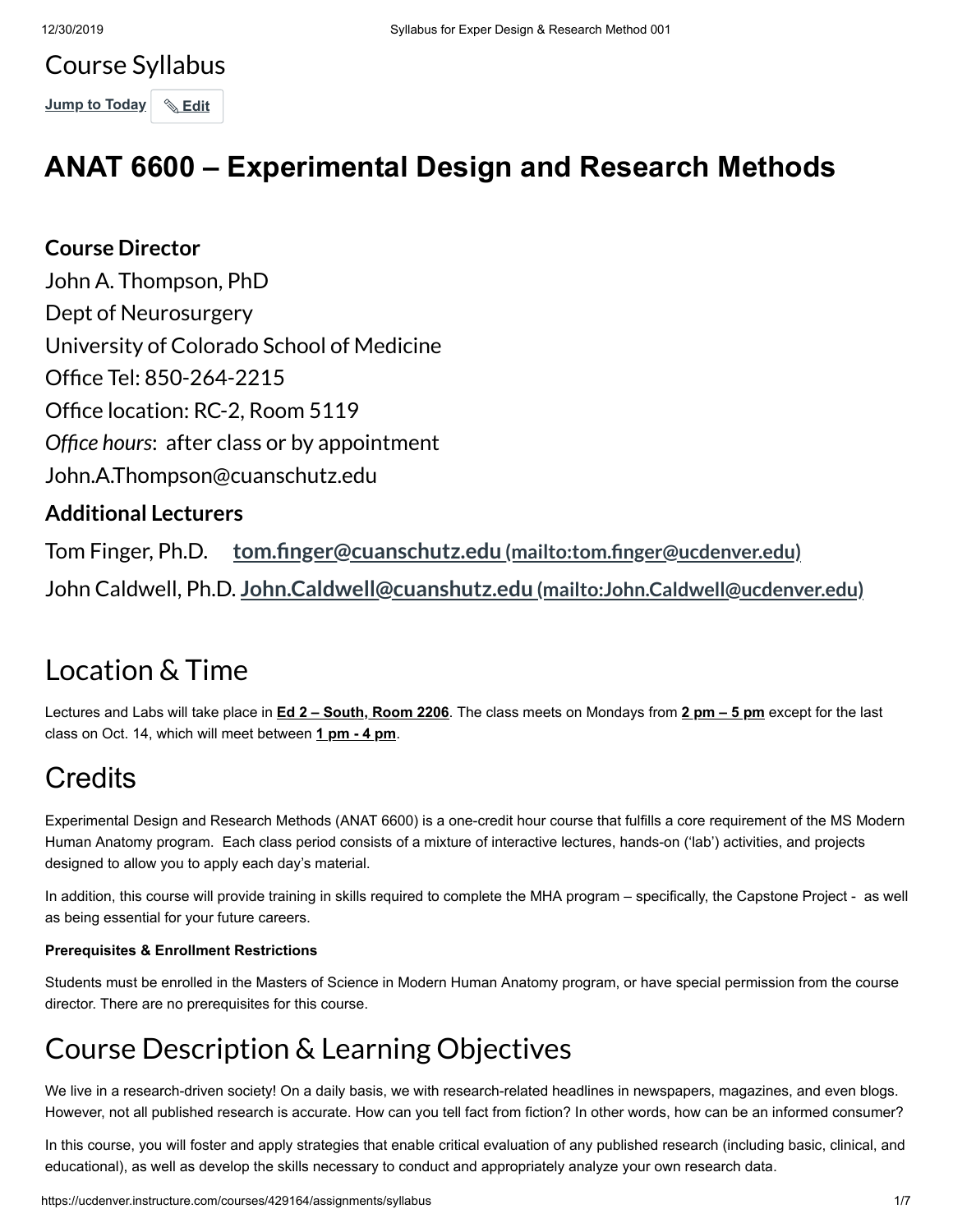By the end of this course, students will be able to:

- 1. *Design* empirically-sound research studies, including appropriate experimental controls
- 2. *Analyze* anatomical research results
- 3. *Compare and contrast* the three types of research claims, and be able to identify each type of claim from real-life anatomy-specific examples
- 4. *Evaluate* the empirical 'soundness' of published research
- 5. *Develop* basic, but effective, scientific writing skills

**Topics** (*and associated skills*) include:

- 1. **Experimental Design** (*how to properly design empirical research studies*)
- 2. **Survey Design** (*how to create well-worded, effective survey questions*)
- 3. **Introduction to Descriptive Statistics** (*how to summarize a data set, including calculation of measures of 'central tendency' [mean, median and mode] and measures of 'variability' [variance, standard deviation, and standard error]*)
- 4. **Introduction to Inferential Statistics** (*how to analyze a data set, including 'parametric' [t-test, analysis of variance] and 'nonparametric' [chi squared, Wilcoxon rank-sum test] statistical analyses, as well as correlational statistical tests [Pearson's r, linear regression])*
- 5. **Effective Reading: Journal Articles** (*how to search for, critically assess, and properly reference published research*)
- 6. **Effective Writing: Scientific Research** (*how to write a research proposal or conference abstract, efficiently, clearly and with impact*)

#### **Required Readings and Materials**

- The first five chapters of The Mismeasure of Man by Stephen Jay Gould; this book was assigned during the summer, and the first five chapters are to be read before the first class.
- All other materials and readings will be posted on Canvas.
- You will need Microsoft Excel from Office 2016 on your laptops and you need to bring your laptops to class. See Student Responsibilities below for a link that will allow you to load Office 2016 for free for all students.

#### **Optional Textbooks & Suggested Readings**

- *Research Methods in Psychology*, 2nd edition, Beth Morling (2014). Paperback. ISBN-13: 978-0393936933 ISBN-10: 0393936937
- You do not need to buy this book. The relevant material will be provided in the lectures.
- *\*\* Two reference copies of the textbook are available for in-house reading in the Anatomy Suite, North wing of 5th floor, Building 500, in the glass display next to the stairwell.*

### Learning Management System

All course materials will be posted on Canvas, and **you will submit all assignments via Canvas** unless otherwise noted. In addition, Canvas will be used to make announcements to the class; it is your responsibility to monitor your Canvas notifications. You can access Canvas at **<https://ucdenver.instructure.com/login>**

### Honor Code

Students are expected to abide by the Graduate School's Student Academic Honor & Conduct Code, as well as policies outlined in the MHA Student Handbook. Students are expected to act in a professional manner. Academic dishonesty, including cheating and sharing exam details, will not be tolerated.

### Student Responsibilities & Expectations

Attend all class sessions. In the case of emergency or illness, contact the instructor as soon as possible by email or phone. Late assignments will not be allowed except in the case of a documented religious event, severe illness, emergency, funeral of a family member, personal life event, or unplanned catastrophic event (as defined by the University policies). See also the Accommodation policies below.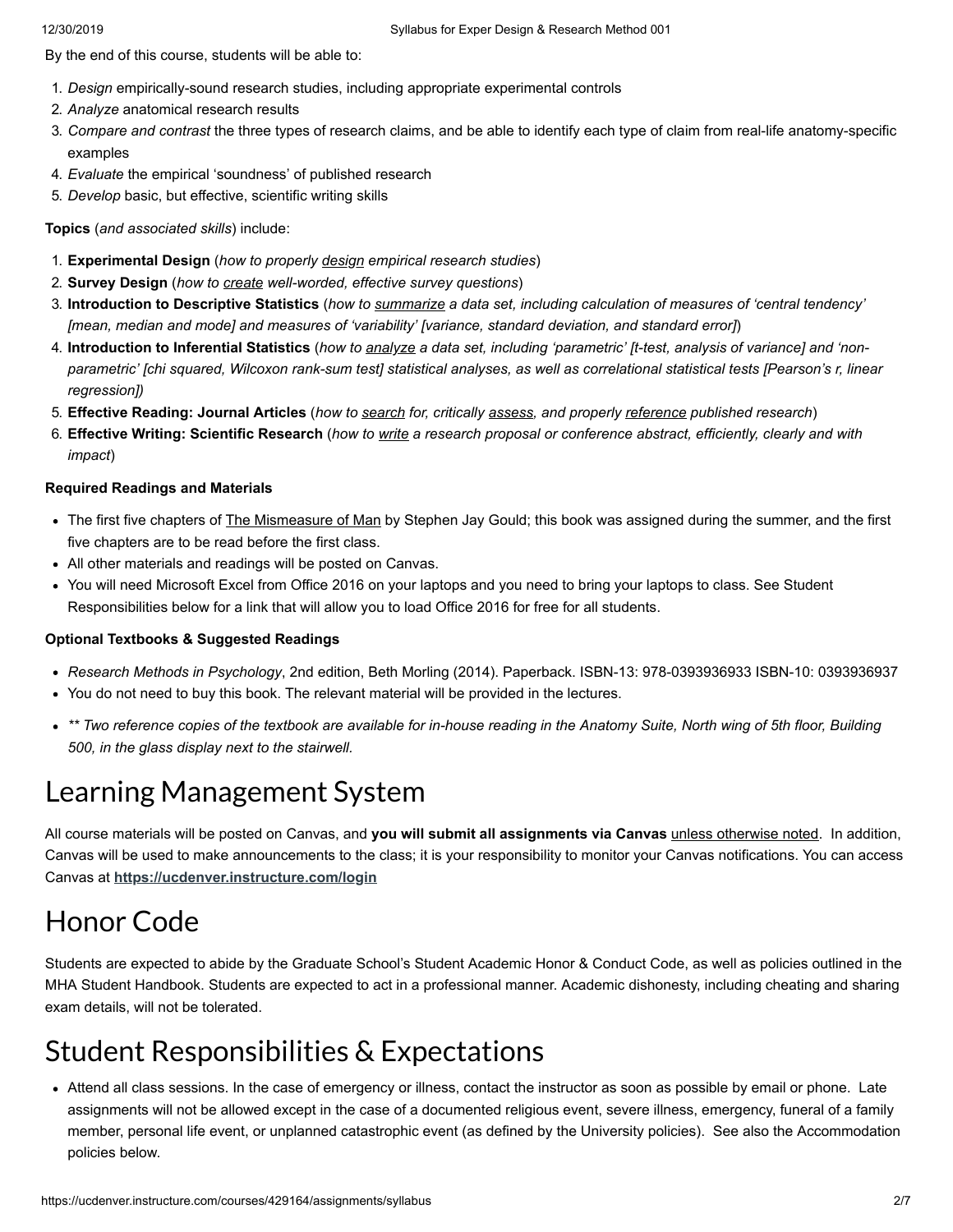#### Bring your **laptop** to each class - with the following programs

- Excel
	- Install Office 2016 on your laptop computers. The following website will lead you through this **<http://www.ucdenver.edu/about/departments/ITS/EnterpriseComputing/office365/Pages/default.aspx> (http://www.ucdenver.edu/about/departments/ITS/EnterpriseComputing/office365/Pages/default.aspx)**
- ∘ jamovi
	- Use this link to download and install jamovi

#### **<https://www.jamovi.org/download.html> (https://www.jamovi.org/download.html)**

- Arrive on time. In exchange, the instructor will finish on time.
- Turn off or silence cell phones at the beginning of class.
- Ask questions!
- Pay attention in class. Use time outside of class to review or practice what you've learned.

### Assessments

You will have laboratory *and* homework assignments to complete almost every week. Your final grade in the course is determined, in part, by your scores on these assignments. All laboratory assignments *must be* completed in class. Some of these assignments you will complete in groups, and some you will complete individually. The laboratory assignments are worth a total of 10 % of your final grade and, as long as you attend and participate in these in-class assignments, you will receive these points. The instructions and grading rubric for each outside-of-class homework assignment are posted on our course Canvas site. In addition to homework assignments, your final grade is dependent upon successful completion of a final project assignment (Assignment # 6) which will require you to integrate the skills and knowledge acquired within the course in order to successfully (and fully) complete this assignment. Full details will be provided in week 6, and will also be posted on our Canvas course site.

| <b>Assessment</b>         | Due Date*                   | <b>Total Points</b> | % Toward Grade |
|---------------------------|-----------------------------|---------------------|----------------|
| Lab #1:                   | Due on 8/30                 | 20                  | 4%             |
| <b>Assignment #1:</b>     | In-class discussion on 8/30 | 35                  | 7%             |
| Lab $#2$ :                | Due in class 8/30           | 20                  | 4%             |
| <b>Assignment #2:</b>     | BEFORE class on 9/9         | 35                  | 7%             |
| Lab $#3.$                 | Due in class 9/9            | 20                  | 4%             |
| <b>Assignment #3:</b>     | BEFORE class on 9/16        | 35                  | 7%             |
| <b>Read Highlight #1:</b> | Due in class 9/16           | 25                  | 5%             |
| Lab $#4$                  | Due in class 9/16           | 20                  | 4%             |
| <b>Assignment #4:</b>     | BEFORE class on 9/23        | 35                  | 7%             |
| <b>Read Highlight #2</b>  | Due in class 9/23           | 25                  | 5%             |
| Lab $# 5.$                | Due in class 9/23           | 20                  | 4%             |
| <b>Assignment #5:</b>     | BEFORE class on 10/07       | 35                  | 7%             |
| <b>Read Highlight #3</b>  | Due BEFORE class 9/30       | 25                  | 5%             |
| Lab $# 6.$                | Due in class 10/07          | 20                  | 4%             |
| <b>Assignment #6:</b>     | BEFORE class on 10/14       | 75                  | 15%            |
| Lab $#7$ :                | Due in class 10/14          | 20                  | 4%             |
| <b>Assignment #7:</b>     | BEFORE class on 10/14       | 35                  | 7%             |
|                           | <b>TOTAL</b>                | 500                 | 100%           |

At the end of the course, a final letter grade will be assigned according to the MHA program scale listed here. As per program policy, a minimum grade of B- is required for successful completion of the course.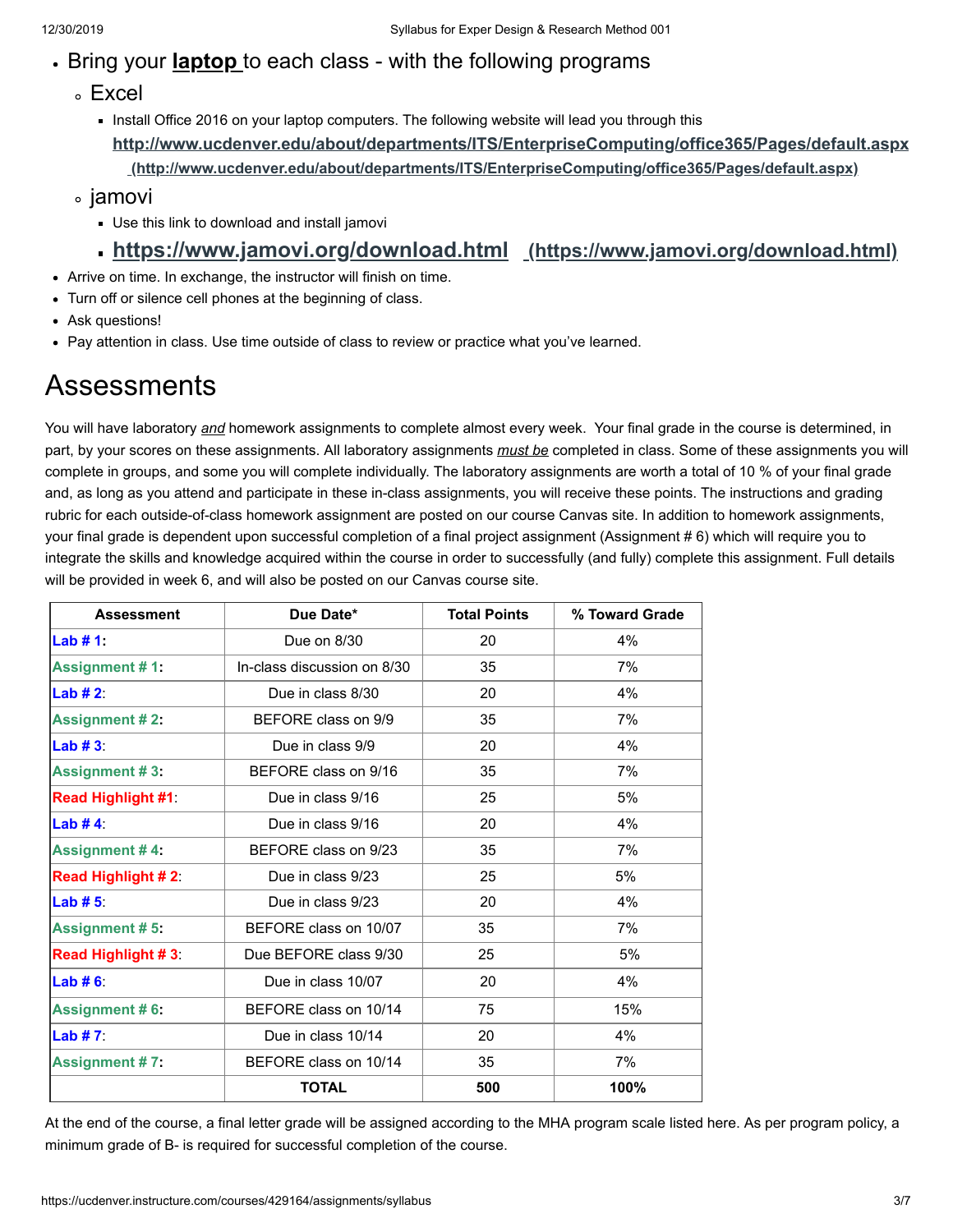### Religious Accommodation Policy

Students who anticipate the necessity of being absent from class due to the observation of major religious observance must provide advance notice to the Course Director in writing, by the end of the second week of class.

# Disability Accommodation Policy

Students with documented learning and/or physical disabilities should inform the Course Director as soon as possible to discuss and arrange for reasonable accommodations. All reasonable efforts will be made to accommodate students with regard to note-taking, reading assignments, and test-taking. Please contact Sherry Holden (**sherry.holden@ucdenver [\(mailto:sherry.holden@ucdenver\)](mailto:sherry.holden@ucdenver)** ) or Selim Ozi (**selim.ozi@ucdenver.edu [\(mailto:selim.ozi@ucdenver.edu\)](mailto:selim.ozi@ucdenver.edu)** ) in the Office of Disability Resources and Services to initiate the documentation process and the specifics of the accommodation requested.

# Equal Opportunity Policy

It is the goal of the University to maintain a work and study environment free of discrimination on the basis of race, color, sex, gender, marital status, religion, national origin, veteran status, handicap or age. It is a goal of this course to maintain an environment of respect for all.

# Recording Policy

You are permitted to use tablets or laptop computers to take notes. In addition, you are permitted to video or audio record any or all lectures for the purpose of self-study. However, you are not permitted to use notes, tapes or other recorded data for the purposes of sale or posting on the internet.

# Withdrawal Policy

Students may withdraw from this course no later than November 24 (three weeks before the end of the course). Please contact the Course Director to discuss the possibility of a course withdrawal.

# Incomplete Policy

Incomplete (I) grades are not granted for low academic performance. To be eligible for an "I" grade, you must:

- Successfully complete a minimum of 75% of the course
- Have a special circumstance(s) beyond your control that prevents you from attending class and/or completing coursework. Documentation is required.
- Make arrangements to complete missing coursework with the original instructor
- If the missing coursework is not completed within 1 year from the end of the semester in which the original course was scheduled, the "I" grade will convert to an "F" grade on your official transcript.

### Remediation

In the event that a student completes the course but does not pass, remediation is permitted by the Graduate School. The type of remediation is at the discretion of the course director.

# **Resolution of Conflicts Policy**

Good faith efforts will be made by students, faculty, and program and university administration to settle all appeals, complaints, and grievances on an informal basis. These efforts will include conferences between the persons directly involved and others who may help solve the problems. Formal conflict resolution policies are detailed in the policies and procedures of the University of Colorado Denver Graduate School.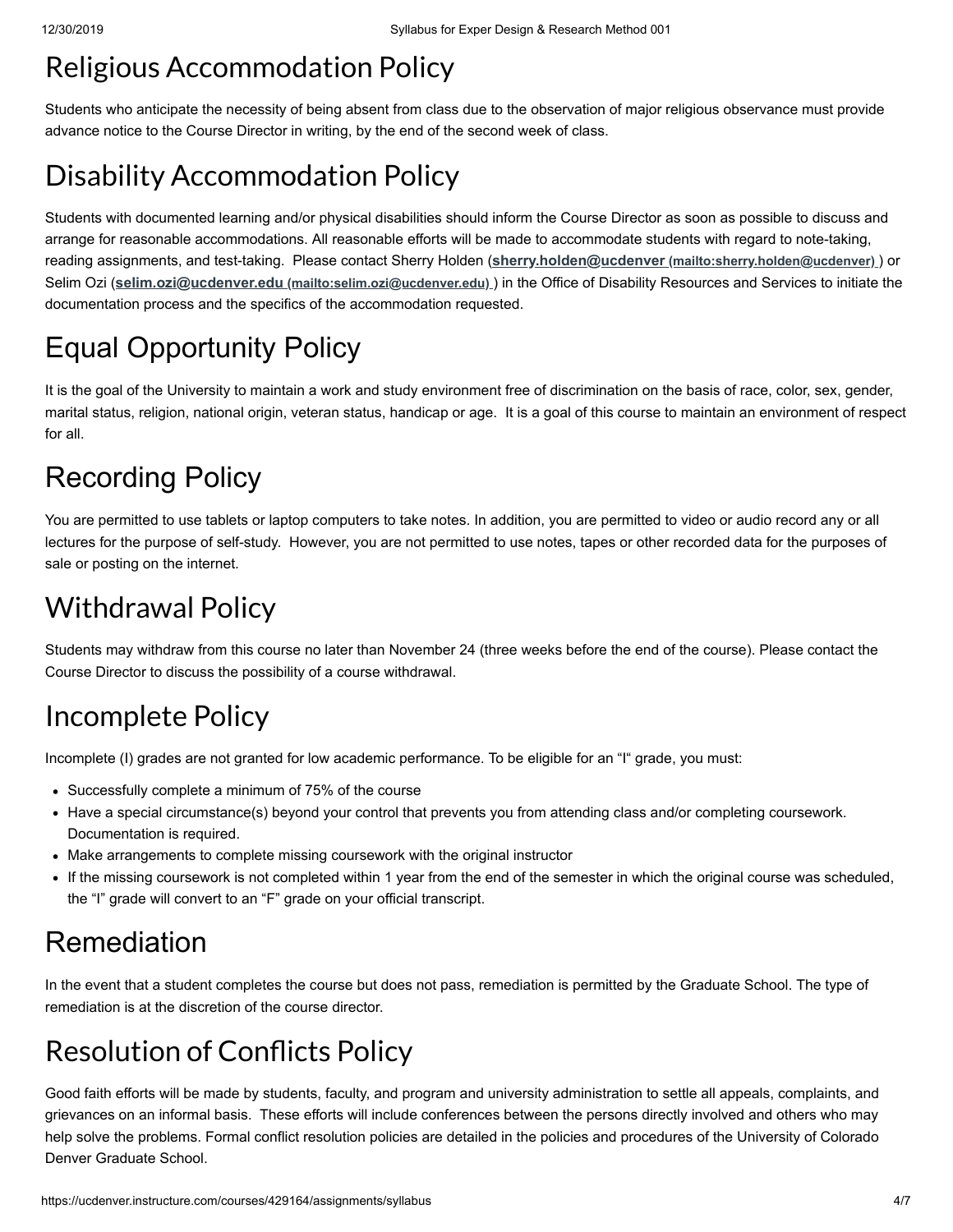| Week Date |                    |                    | Time Topic                                                                                                                                                | Instructor                                                   | ASSIGNMENT<br><b>DUE</b>   | Room #                                       |
|-----------|--------------------|--------------------|-----------------------------------------------------------------------------------------------------------------------------------------------------------|--------------------------------------------------------------|----------------------------|----------------------------------------------|
|           | Monday<br>8/26     |                    | LECTURE 1: Course<br>2 PM Overview & Experimental<br>Design I                                                                                             | Dr. Thompson / Dr. Caldwell                                  |                            | Ed <sub>2</sub><br>South -<br>RM 2206        |
| 1         | Monday 3-5<br>8/26 | PM                 | LAB 1: Discussion of The<br>Mismeasure of Man. Bias<br>and a Small-N experiment                                                                           | Dr. Caldwell                                                 |                            | Ed <sub>2</sub><br>South -<br>RM 2206        |
| 1         | Monday<br>8/26     |                    | <b>ASSIGNMENT: #1: Read</b><br>assigned journal article for<br>the discussion in Week 2                                                                   |                                                              | Discussion on<br>8/30      |                                              |
| 2         | Friday<br>8/30     |                    | <b>LECTURE 2: Experimental</b><br>Design II: Identify research<br>2 PM claims, variables, and<br>study design from 'real'<br>journal article descriptions | Dr. Caldwell                                                 |                            | Ed 2<br>South -<br>RM 2206                   |
| 2         | Friday<br>8/30     | $3-5$<br><b>PM</b> | LAB 2: Discussion on<br>paper criticizing The<br>Mismeasure of Man.<br>Good and Bad Graphs.<br>Analysis of Republicans<br>and Democrats                   | Dr. Caldwell                                                 |                            | Ed2<br>South -<br><b>RM 2206</b>             |
| 2         | Friday<br>8/30     |                    | ASSIGNMENT: #2: Be the<br>Researcher, design an<br>experiment                                                                                             |                                                              | Due by 2 PM on<br>9/9      |                                              |
| 13        | Monday<br>9/9      | $2$ PM             | <b>LECTURE 3: Basics of</b><br><b>Survey Design</b>                                                                                                       | Dr. Thompson                                                 |                            | Ed <sub>2</sub><br>South -<br><b>RM 2206</b> |
| 13        | Monday 3-5<br>9/9  | PM                 | LAB 3: Introduction to the<br>survey-making software -<br>Qualtrics                                                                                       | Dr. Thompson                                                 |                            | Ed2<br>South -<br>RM 2206                    |
| 3         | Monday<br>9/9      |                    | <b>ASSIGNMENT #3: Make</b><br>an online survey using<br>Qualtrics                                                                                         |                                                              | Due by 2 PM on<br>9/16     |                                              |
| 13        | Monday<br>9/9      |                    | READING 1: before next<br>class: "Importance of<br>being uncertain"                                                                                       | Week4 Reading ImportanceOfBeingUncertain.pdf Prepare to<br>Q | discuss 9/16               |                                              |
| 14        | Monday<br>9/16     | $2$ PM             | <b>LECTURE 4: Introduction</b><br>to Descriptive Statistics                                                                                               | Dr. Thompson                                                 |                            | Ed <sub>2</sub><br>South -<br>RM 2206        |
| 14        | Monday 3-5<br>9/16 | PM                 | LAB 4: Practice with<br>descriptive statistics in<br>Excel and Jamovi,<br>including graphing data.                                                        | Dr. Thompson                                                 |                            | Ed <sub>2</sub><br>South -<br>RM 2206        |
| 14        | Monday<br>9/16     |                    | <b>ASSIGNMENT #4:</b><br>Summarize Data                                                                                                                   |                                                              | Due by 2 PM on<br>9/23     |                                              |
| 14        | Monday<br>9/16     |                    | READING 2: before next<br>class: "Significance, P                                                                                                         | Week5_Reading_SignificancePvaluesTtests.pdf                  | Prepare to<br>discuss 9/23 |                                              |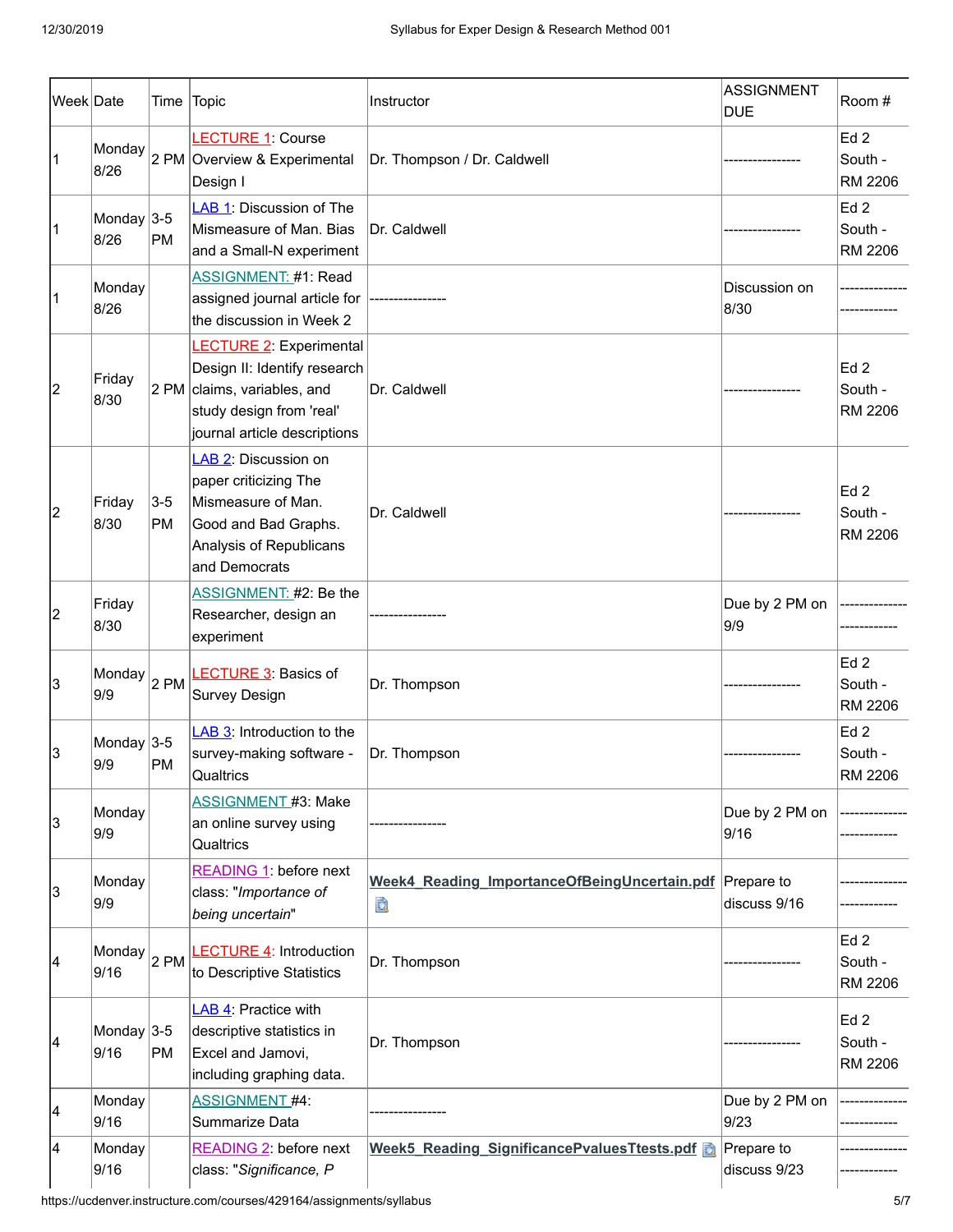| $\overline{\phantom{0}}$ |                         |           | values and t-tests"                                                                                     |                                      |                            |                                              |
|--------------------------|-------------------------|-----------|---------------------------------------------------------------------------------------------------------|--------------------------------------|----------------------------|----------------------------------------------|
| 5                        | Monday<br>9/23          |           | <b>LECTURE 5: Introduction</b><br>2 PM to Inferential Statistics:<br>Parametric                         | Dr. Thompson                         |                            | Ed <sub>2</sub><br>South -<br>RM 2206        |
| 5                        | Monday $ 3-5 $<br>9/23  | <b>PM</b> | LAB 5: Practice with<br>parametric statistics in<br>Excel and Jamovi.                                   | Dr. Thompson                         |                            | Ed <sub>2</sub><br>South -<br>RM 2206        |
| 5                        | Monday<br>9/23          |           | <b>NO ASSIGNMENT</b>                                                                                    |                                      |                            |                                              |
| 5                        | Monday<br>9/23          |           | READING 3: before next<br>class: "Non-parametric<br>tests"                                              | Week6 Reading NonParametrictests.pdf | Prepare to<br>discuss 9/23 |                                              |
| 6                        | Monday<br>9/30          |           | <b>LECTURE 6: Introduction</b><br>$2$ PM to Inferential Statistics:<br>Non-Parametric                   | Dr. Thompson                         |                            | Ed <sub>2</sub><br>South -<br>RM 2206        |
| 6                        | Monday $3-5$<br>9/30    | PM        | LAB 6: Practice with non-<br>parametric statistics in<br>Excel and Jamovi.                              | Dr. Thompson                         |                            | Ed <sub>2</sub><br>South -<br>RM 2206        |
| 6                        | Monday<br>9/30          |           | <b>ASSIGNMENT #5:</b><br>Analyze and Report Data                                                        |                                      | Due by 2 PM on<br>10/07    |                                              |
| 16                       | Monday<br>9/30          |           | ASSIGNMENT #6:<br>Final/Comprehensive<br>Project                                                        |                                      | Due by 2 PM on<br>10/14    |                                              |
| 17                       | Monday<br>10/07         | $2$ PM    | LECTURE: Effective<br>Reading: Journal articles                                                         | Dr. Finger                           |                            | Ed <sub>2</sub><br>South -<br><b>RM 2206</b> |
| 17                       | Monday $ 3-5 $<br>10/07 | <b>PM</b> | LAB: How to write and<br>critique abstracts                                                             | Dr. Caldwell                         |                            | Ed <sub>2</sub><br>South -<br>RM 2206        |
| 7                        | Monday<br>10/07         |           | <b>ASSIGNMENT #7: Read</b><br>and Critique Scientific<br>article                                        |                                      | Due by 2 PM on<br>10/14    |                                              |
| 8                        | Monday<br>10/14         | 1 PM      | <b>LECTURE 7: Effective</b><br>Writing: Scientific<br>Research and Journal<br>submission considerations | Dr. Caldwell                         |                            | Ed2<br>South -<br>RM 2206                    |
| 8                        | Monday $2-4$<br>10/14   | PM        | LAB 7: Journal article<br>critique                                                                      | Dr. Caldwell                         |                            | Ed2<br>South -<br>RM 2206                    |

### Course Summary:

**Date Details**